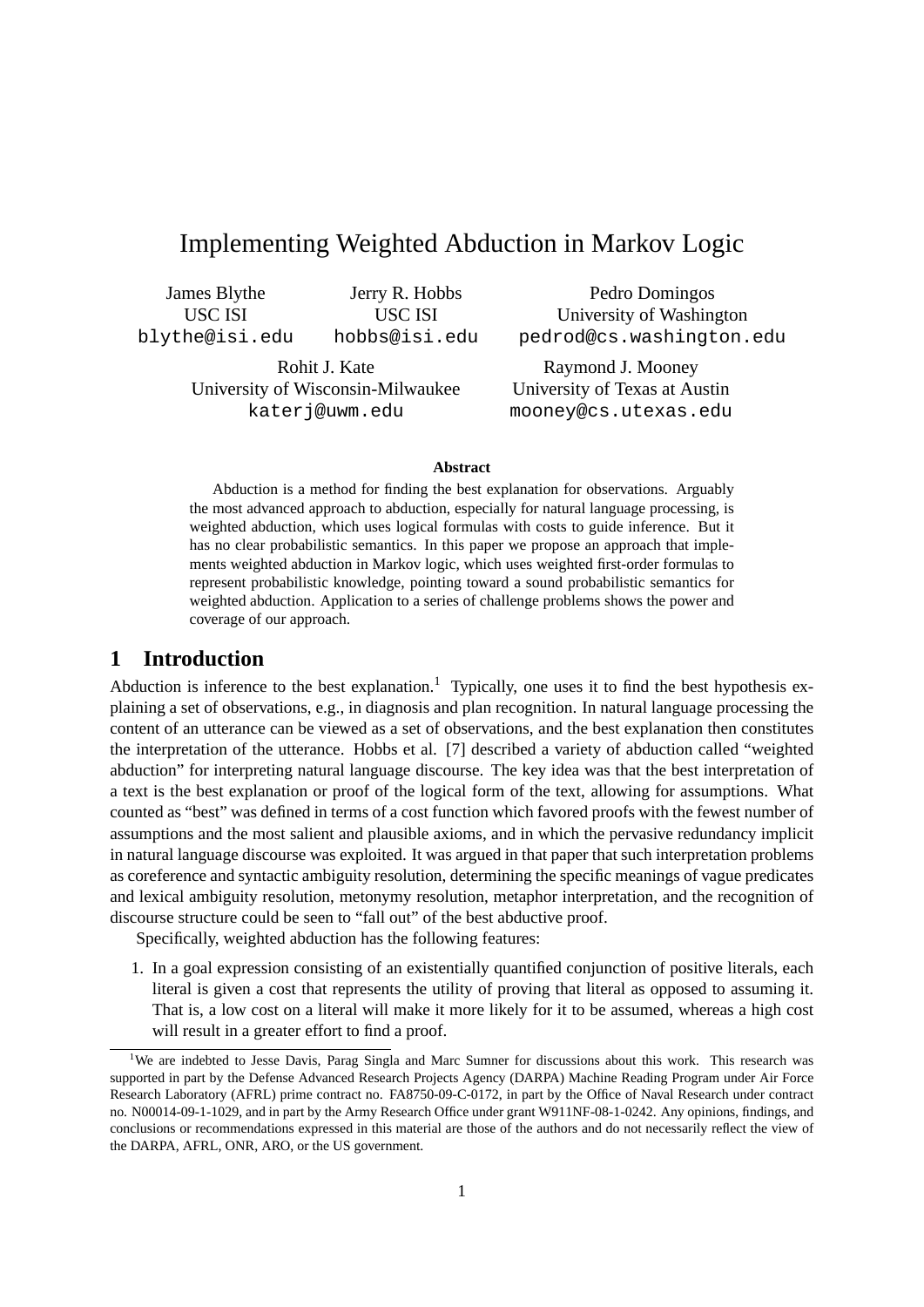- 2. Costs are passed back across the implication in Horn clauses according to weights on the conjuncts in the antecedents. Specifically, if a consequent costs  $\&c$  and the weight on a conjunct in the antecedent is v, then the cost on that conjunct will be  $\$vc$ . Note that if the weights add up to less than one, backchaining on the rule will be favored, as the cost of the antecedent will be less than the cost of the consequent. If the weights add up to more than one, backchaining will be disfavored unless a proof can be found for one or more of the conjuncts in the antecedent, thereby providing partial evidence for the consequent.
- 3. Two literals can be factored or unified, where the result is given the minimum cost of the two, providing no contradiction would result. This is a frequent mechanism for coreference resolution. In practice, only a shallow or heuristic check for contradiction is done.
- 4. The lowest-cost proof is the best interpretation, or the best abductive proof of the goal expression.

However, there are two significant problems with weighted abduction as it was originally presented. First, it required a large knowledge base of commonsense knowledge. This was not available when weighted abduction was first described, but since that time there have been substantial efforts to build up knowledge bases for various purposes, and at least two of these have been used with promising results in an abductive setting—Extended WordNet [6] for question-answering and FrameNet [11] for textual inference.

The second problem with weighted abduction was that the weights and costs did not have a probabilistic semantics. This, for example, hampers automatic learning of weights from data or existing resources. That is the issue we address in the present paper.

In the last decade and a half, a number of formalisms for adding uncertain reasoning to predicate logic have been developed that are well-founded in probability theory. Among the most widely investigated is Markov logic [14, 4]. In this paper we show how weighted abduction can be implemented in Markov logic. This demonstrates that Markov logic networks can be used as a powerful mechanism for interpreting natural language discourse, and at the same time provides weighted abduction with something like a probabilistic semantics.

In Section 2 we briefly describe Markov logic and Markov logic networks. Section 3 then describes how weighted abduction can be implemented in Markov logic. In Section 4 we describe experiments in which fourteen published examples of the use of weighted abduction in natural language understanding are implemented in Markov logic networks, with good results. Section 5 on current and future directions briefly describes an ongoing experiment in which we are attempting to scale up to apply this procedure to the textual inference problem with a knowledge base derived from FrameNet with tens of thousands of axioms.

### **2 Markov Logic Networks and Related Work**

Markov logic [14, 4] is a recently developed theoretically sound framework for combining first-order logic and probabilistic graphical models. A traditional first-order knowledge base can be seen as a set of hard constraints on the set of possible worlds: if a world violates even one formula, its probability is zero. In order to soften these constraints, Markov logic attaches a weight to each first-order logic formula in the knowledge base. Such a set of weighted first-order logic formulae is called a *Markov logic network* (MLN). A formula's weight reflects how strong a constraint it imposes on the set of possible worlds: the higher the weight, the lower the probability of a world that violates it; however, that probability need not be zero. An MLN with all infinite weights reduces to a traditional first-order knowledge base with only hard constraints.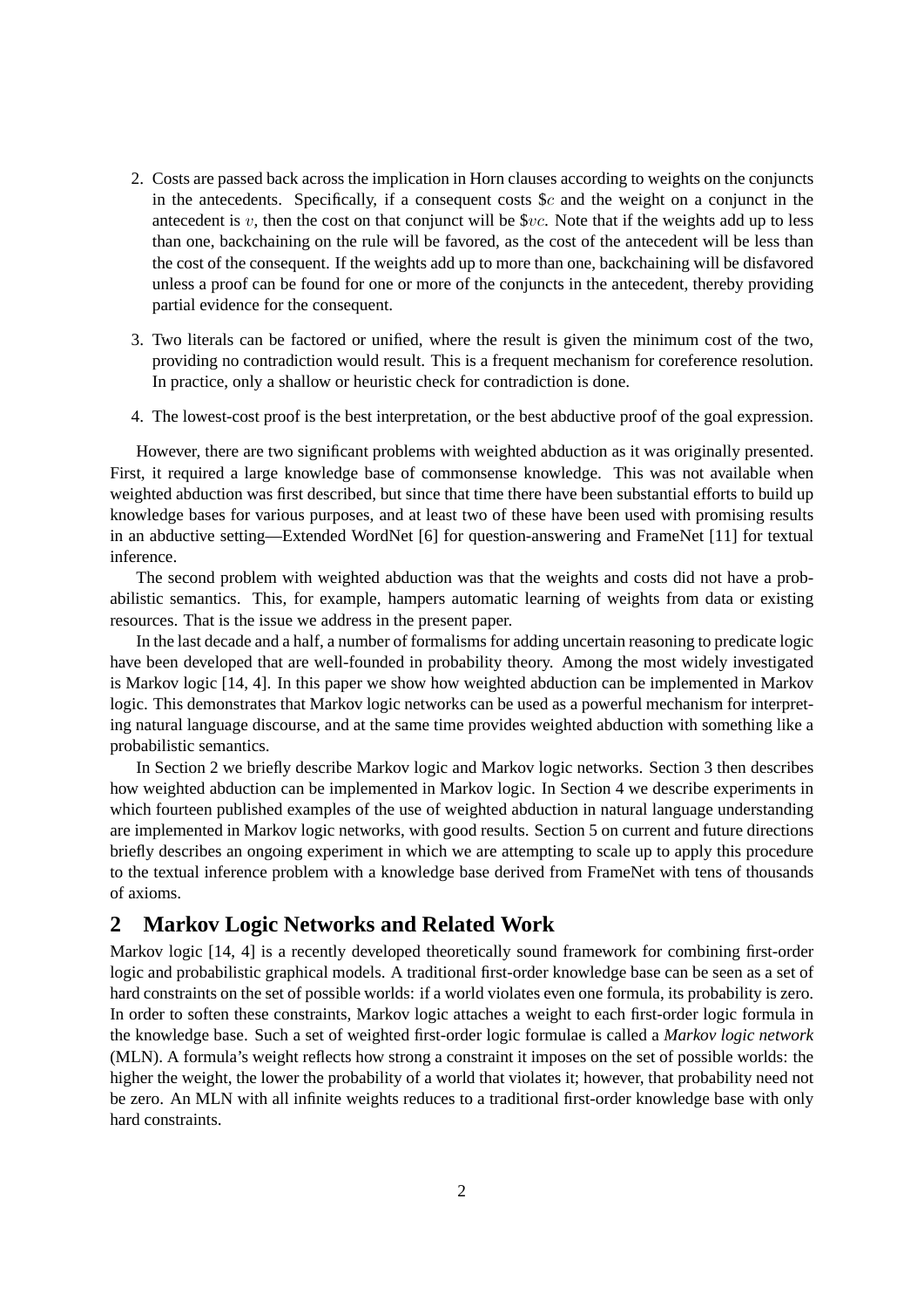Formally, an MLN L is a set of formula–weight pairs  $(F_i, w_i)$ . Given a set of constants, it defines a joint probability distribution over a set of boolean variables  $X = (X_1, X_2...)$  corresponding to the possible groundings (using the given constants) of the literals present in the first-order formulae:

$$
P(X = x) = \frac{1}{Z} exp(\sum_i w_i n_i(x))
$$

where  $n_i(x)$  is the number of true groundings of  $F_i$  in x and Z is a normalization term obtained by summing  $P(X = x)$  over all values of X.

Semantically, an MLN can be viewed as a set of templates for constructing Markov networks [12], the undirected counterparts of Bayesian networks. An MLN and a set of constants produce a Markov network in which each ground literal is a node and every pair of ground literals that appear together in some grounding of some formula are connected by an edge. Different sets of constants produce different Markov networks; however, there are certain regularities in their structure and parameters. For example, all groundings of the same formula have the same weight.

Probabilistic inference for an MLN (such as finding the most probable truth assignment for a given set of ground literals, or finding the probability that a particular formula holds) can be performed by first producing the ground Markov network and then using well known inference techniques for Markov networks, like Gibbs sampling. Given a knowledge base as a set of first-order logic formulae, and a database of training examples each consisting of a set of true ground literals, it is also possible to learn appropriate weights for the MLN formulae which maximize the probability of the training data. An opensource software package for MLNs, called Alchemy<sup>2</sup>, is also available with many built-in algorithms for performing inference and learning.

Much of the early work on abduction was done in a purely logical framework (e.g., [13, 3, 9, 10]. Typically the choice between alternative explanations is made on the basis of parsimony; the shortest proofs with the fewest assumptions are favored. However, a significant limitation of these purely logical approaches is that they are unable to reason under uncertainty or estimate the likelihood of alternative explanations. A probabilistic form of abduction is needed in order to account for uncertainty in the background knowledge and to handle noisy and incomplete observations.

In Bayesian networks [12] background knowledge with its uncertainties is encoded in a directed graph. Then, given a set of observations, probabilistic inference over the graph structure is done to compute the posterior probability of alternative explanations. However, Bayesian networks are based on propositional logic and cannot handle structured representations, hence preventing their use in situations, characteristic of natural language processing, that involve an unbounded number of entities with a variety of relations between them.

In recent years there have been a number of proposals attempting to combine the probabilistic nature of Bayesian networks with structured first-order representations. It is impossible here to review this literature here. A a good review of much of it can be found in [5], and in [14] there are detailed comparisonss of various models to MLNs.

Charniak and Shimony [2] define a variant of weighted abduction, called "cost-based abduction" in which weights are attached to terms rather than to rules or to antecedents in rules. Thus, the term  $P_i$ has the same cost whatever rule it is used in. The cost of an assignment to the variables in the domain is the sum of the costs of the variables that are true in the assignment. Charniak and Shimony provide a probabilistic semantics for their approach by showing how to construct a Bayesian network from a domain such that a most probable explanation solution to the Bayes net corresponds to a lowest-cost solution to the abduction problem. However, in natural language applications the utility of proving a proposition can vary by context; weighted abduction accomodates this, whereas cost-based abduction

doe<sub>nt</sub>pot<sub>/alchemy.cs.washington.edu</sub>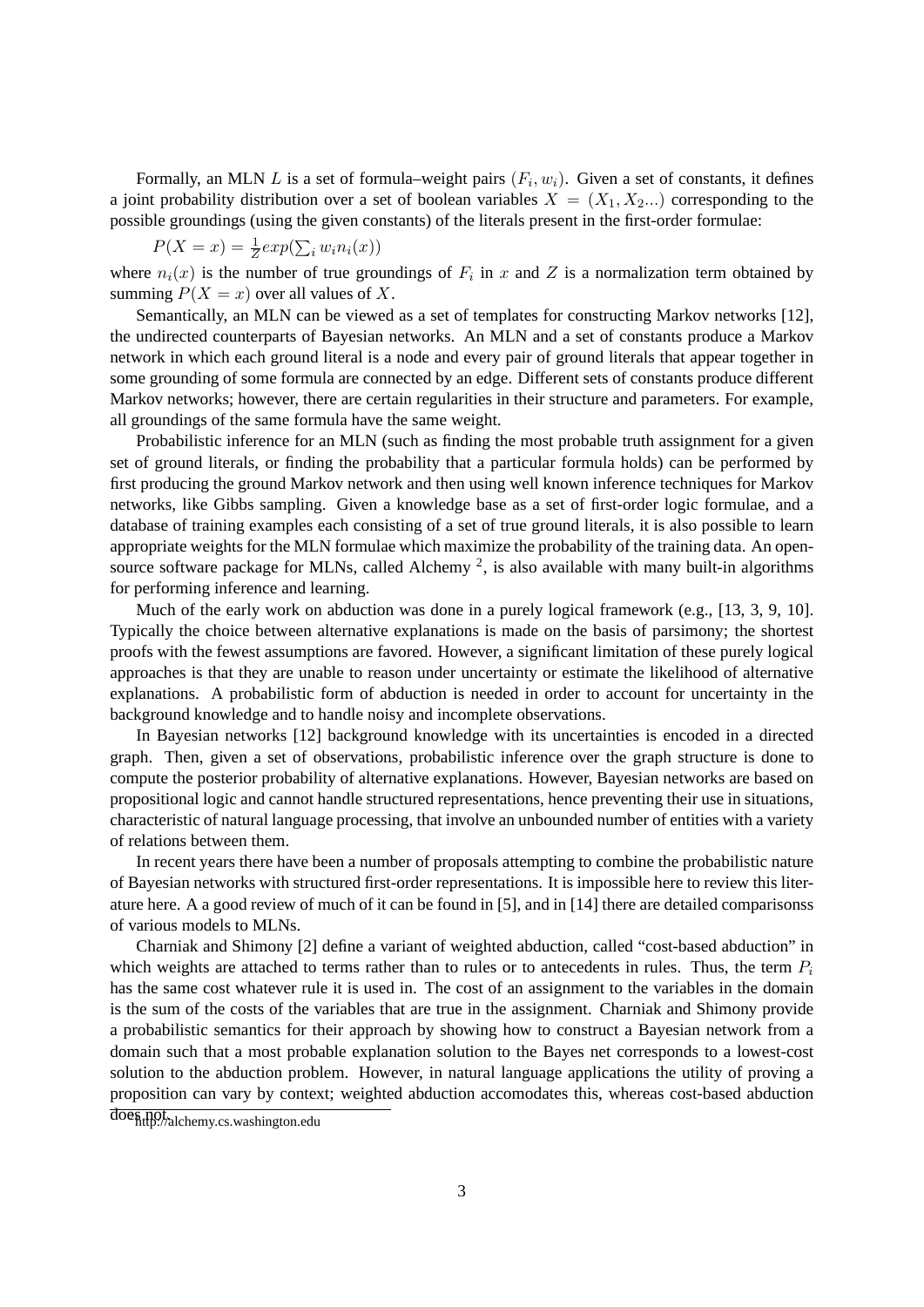### **3 Weighted Abduction and MLNs**

Kate and Mooney [8] show how logical abduction can be implemented in Markov logic networks. They use forward inference in MLNs to perform abduction by adding clauses with reverse implications. Universally quantified variables from the left hand side of rules are converted to existentially quantified variables in the reversed clause. For example, suppose we have the following rule saying that mosquito bites transmit malaria:

 $mosquito(x) \wedge infected(x, Malaria) \wedge bite(x, y) \supset infected(y, Malaria)$ 

This would be translated into the soft rule

 $[w]$  in fected(y, Malaria)  $\supset \exists x [mosquito(x) \wedge infected(x, Malaria) \wedge bite(x, y)]$ Where there is more than one possible explanation, they include a closure axiom saying that one of the explanations must hold. Since blood transfusions also cause malaria, they have the hard rule

 $infected(y, Malaria)$  ⊃  $\exists x [mosquito(x) \land infected(x, Malaria) \land bite(x, y)]$  $\vee \exists x [infected(x, Malaria) \wedge transfuse(Blood, x, y)].$ 

Kate and Mooney also add a soft mutual exclusivity clause that states that no more than one of the possible explanations is true.

In translating between weighted abduction and Markov logic, we need similarly to specify the axioms in Markov logic that correspond to a Horn clause axiom in weighted abduction. In addition, we need to describe the relation between the numbers in weighted abduction and the weights on the Markov logic axioms. Hobbs et al. [7] give only broad, informal guidelines about how the numbers correspond to probabilities. In this development, we elaborate on how the numbers can be defined more precisely within these guidelines in a way that links with the weights in Markov logic, thereby pointing to a probabilistic semantics for the weighted abduction numbers.

There are two sorts of numbers in weighted abduction—the weights on conjuncts in the antecedents of Horn clause axioms, and the costs on conjuncts in goal expressions, which are existentially quantified conjunctions of positive literals. We deal first with the weights, then with the costs.

The space of events over which probabilities are taken is the set of proof graphs constituting the best interpretations of a set of texts in a corpus. Thus, by the probability of  $p(x)$  given  $q(x)$ , we mean the probability that  $p(x)$  will occur in a proof graph in which  $q(x)$  occurs.

The translation from weighted abduction axioms to Markov logic axioms can be broken into two steps. First we consider the "or" node case, determining the relative costs of axioms that have the same consequent. Then we look at the "and" node case, determining how the weights should be distributed across the conjuncts in the antecedent of a Horn clause, given the total weight for the antecedent.

**Weights on Antecedents in Axioms.** First consider a set of Horn clause axioms all with the same consequent, where we collapse the antecedent into a single literal, and for simplicity allow  $x$  to stand for all the universally quantified variables in the antecedent, and assume the consequent to have only those variables. That is, we convert all axioms of the form

 $p_1(x) \wedge \ldots \supset q(x)$ 

into axioms of the form

 $A_i(x) \supset q(x)$ , where  $p_1(x) \wedge \ldots \equiv A_i(x)$ 

To convert this into Markov logic, we first introduce the hard constraint

 $A_i(x) \supset q(x)$ .

In addition, given a goal of proving  $q(x)$ , in weighted abduction we will want to backchain on at least (and usually at most) one of these axioms or we will want simply to assume  $q(x)$ . Thus, we can introduce another hard constraint with the disjunction of these antecedents as well as a literal  $AssumeQ(x)$  that means  $q(x)$  is assumed rather than proved.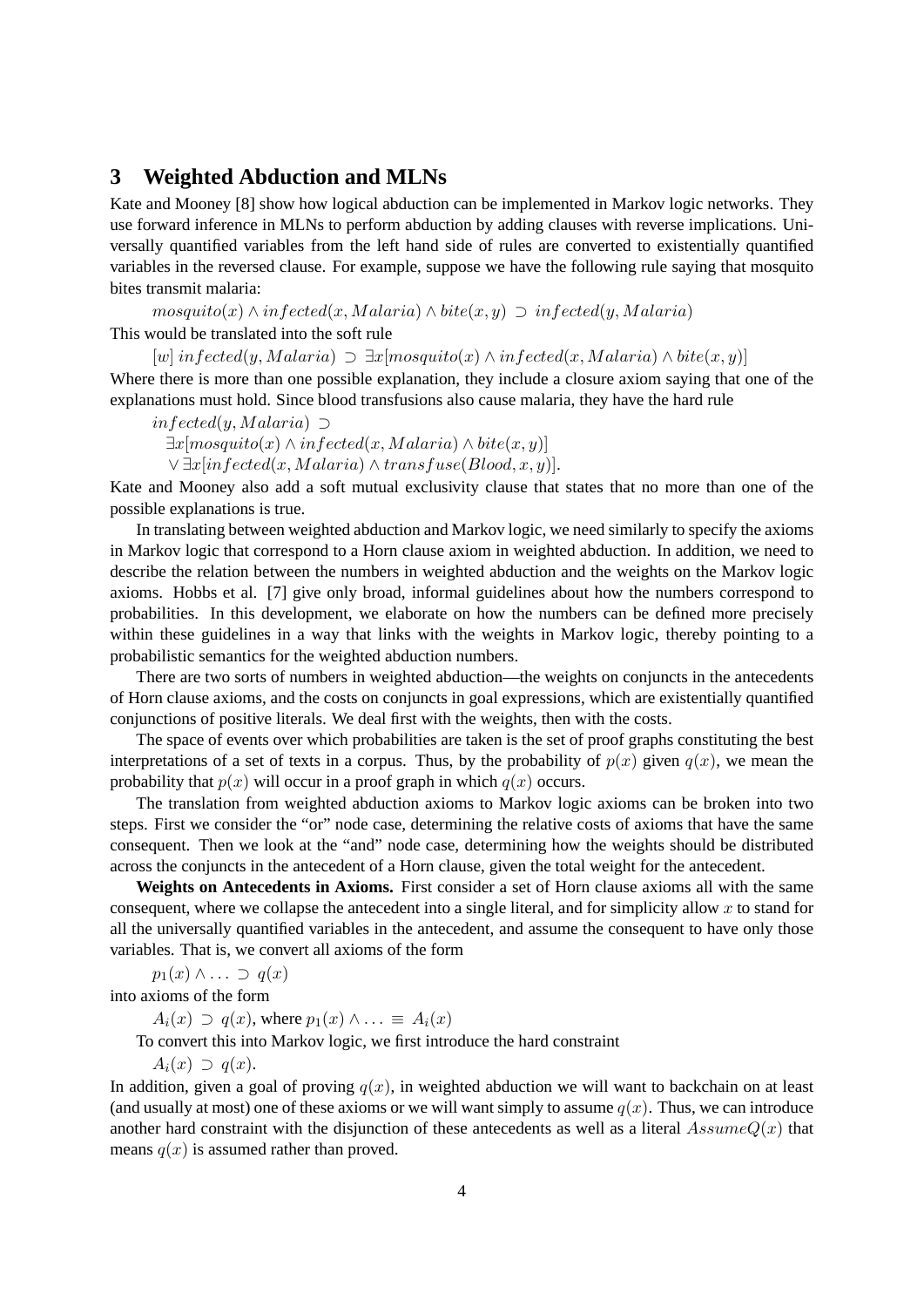$q(x) \supset A_1(x) \vee A_2(x) \vee \ldots \vee A_n(x) \vee AssumeQ(x).$ 

Then we need to introduce soft constraints to indicate that each of these disjuncts is a possible explanation, or proof, of  $q(x)$ , with an associated probability, or weight.

$$
[w_i] q(x) \supset A_i(x), \dots
$$
  

$$
[w_i] z(x) \supset A_2 \text{sum } O(x)
$$

 $[w_0]$   $q(x) \supset$  Assume $Q(x)$ 

The probability that  $AssumeQ(x)$  is true is the conditional probability  $P_0$  that none of the antecedents is true given that  $q(x)$  is true.

$$
P_0 = P(\neg [A_1(x) \lor A_2(x) \lor \dots \lor A_n(x)] \mid q(x))
$$

In weighted abduction, when the antecedent weight is greater than one, we prefer assuming the consequent to assuming the antecedent. When the antecedent weight is less than one we prefer to assume the antecedent. If the probability that an antecedent  $A_i(x)$  is the explanation of  $q(x)$  is greater than  $P_0$ , it should be given a weighted abduction weight  $v_i$  less than 1, making it more likely to be chosen.<sup>3</sup> Correspondingly, if it is less than  $P_0$ , it should be given a weight  $v_i$  greater than 1, making it less likely to be chosen. In general, the weighted abduction weights should be in reverse order of the conditional probabilities  $P_i$  that  $A_i(x)$  is the explanation of  $q(x)$ .

$$
P_i = P(A_i(x) | q(x))
$$

If we assign the weights  $v_i$  in weighted abduction to be

 $v_i = \frac{log P_i}{log P_o}$  $logP_0$ 

then this is consistent with informal guidelines in [7] on the meaning of these weights. We use the logs of the probabilities rather than the probabilities themselves to moderate the effect of one axiom being very much more probable than any of the others.

Kate and Mooney [8], in their translation of logical abduction into Markov logic, also include soft constraints stipulating that the different possible explanations  $A_i(x)$  are normally mutually exclusive. We do not do that here, but we get a kind of soft mutual exclusivity constraint by virtue of the axioms below that levy a cost for any literal that is taken to be true. In general, more parimonious explanations will be favored.

Nevertheless, in most cases a single explanation will suffice. When this is true, the probability of  $A_i(x)$  holding when  $q(x)$  holds is  $\frac{e^{i\omega_i}}{z}$  $\frac{z^{i}z^{j}}{Z}$ . Then a reasonable approximation for the relation between the weighted abduction weights  $v_i$  and the Markov logic weights  $w_i$  is

$$
w_i = -v_i \log P_0
$$

**Weights on Conjuncts in Antecedents.** Next consider how cost is spread across the conjuncts in the antecedent of a Horn clause in weighted abduction. Here we use  $u$ 's to represent the weighted abduction weights on the conjuncts.

$$
p_1(x)^{u_1} \wedge p_2(x)^{u_2} \wedge \dots \equiv A(x)
$$

The u's should somehow represent the semantic contribution of each conjunct to the conclusion. That is, given that the conjunct is true, what is the probability that it is part of an explanation of the consequent? Conjuncts with a higher such probability should be given higher weights  $u$ ; they play a more significant role in explaining  $A(x)$ .

Let  $P_i$  be the conditional probability of the consequent given the *i*th conjunct in the antecedent.

 $P_i = P(A(x)|p_i(x))$ 

and let Z be a normalization factor.

 $Z = \sum_{i=1}^n P_i$ 

<sup>&</sup>lt;sup>3</sup>We use  $v_i$  for these weighted abduction weights and  $w_i$  for Markov logic weights.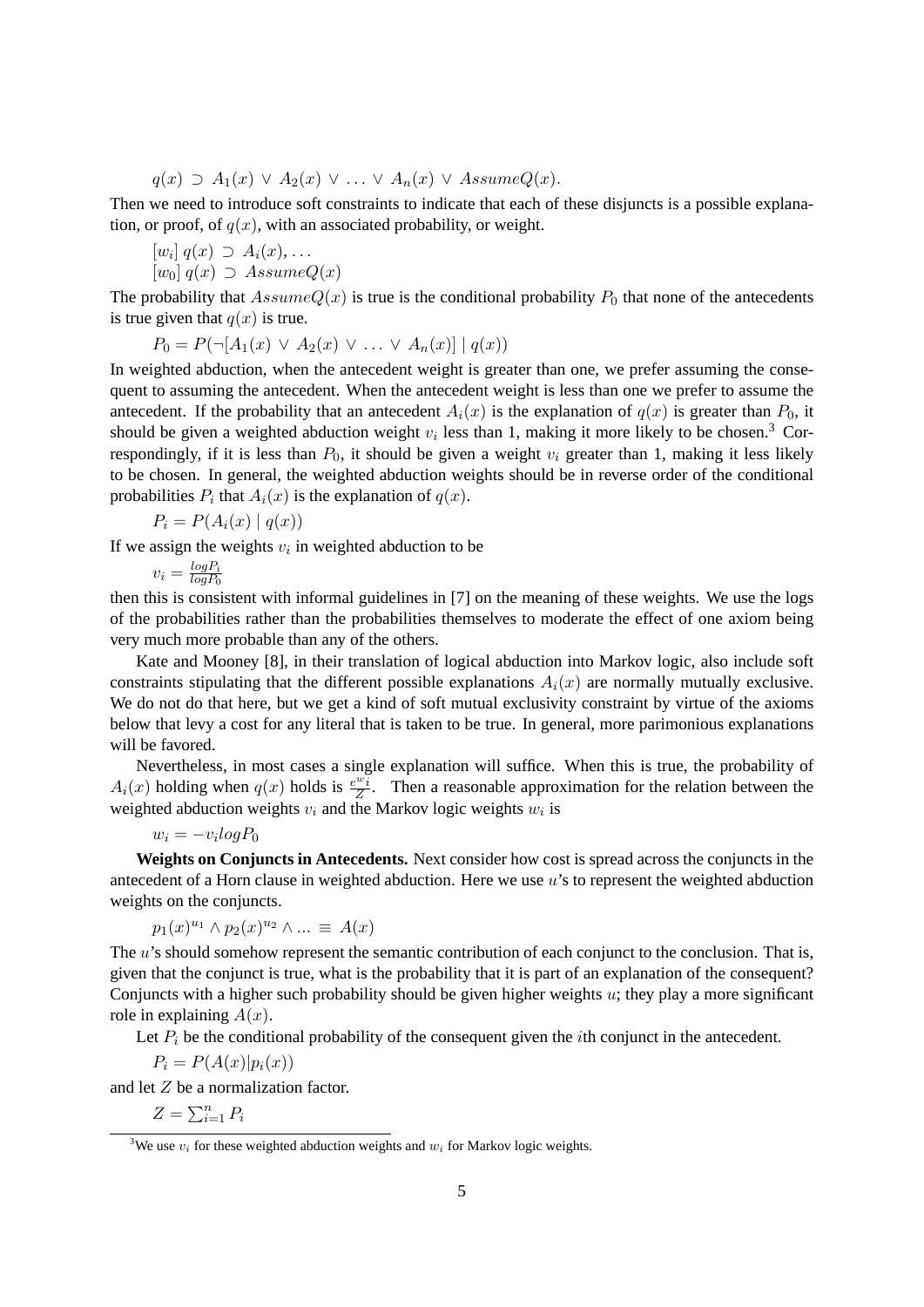Let  $v$  be the weight of the entire antecedent as determined above.

Then it is consistent with the guidelines in [7] to define the weights on the conjuncts as follows:

$$
u_i = \frac{v_i}{Z}
$$

The weights  $u_i$  will sum to v and each will correspond to the semantic contribution of its conjunct to the consequent.

In Markov logic, weights apply only to axioms as a whole, not parts of axioms. Thus, the single axiom above must be decomposed into one axiom for each conjunct and the dependencies must be written as

 $[w_i] p_i(x) \supset A(x), \ldots$ 

The relation between the weighted abduction weights  $u_i$  and the Markov logic weights  $w_i$  can be approximated by

$$
u_i = \frac{ve^{-w_i}}{Z}
$$

**Costs on Goals.** The other numbers in weighted abduction are the costs associated with the conjuncts in the goal expression. In weighted abduction these costs function as utilities. Some parts of the goal expression are more important to interpret correctly than others; we should try harder to prove these parts, rather than simply assuming them. In language it is important to recognize the referential anchor of an utterance in shared knowledge. Thus, those parts of a sentence most likely to provide this anchor have the highest utility. If we simply assume them, we lose their connection with what is already known. Those parts of a sentence most likely to be new information will have a lower cost, because we usually would not be able to prove them in any case.

Consider the two sentences

The smart man is tall.

The tall man is smart.

The logical form for each of them will be

 $(\exists x)[smart(x) \wedge tall(x) \wedge man(x)]$ 

In weighted abduction, an interpretation of the sentence is a proof of the logical form, allowing assumptions. In the first sentence we want to prove  $smart(x)$  to anchor the sentence referentially. Then  $tall(x)$ is new information; it will have to be assumed. We will want to have a high cost on  $smart(x)$  to force the proof procedure to find this referential anchor. The cost on  $tall(x)$  will be low, to allow it to be assumed without expending too much effort in trying to locate that fact in shared knowledge.

In the second sentence, the case is the reverse.

Let's focus on the first sentence and assume we know that educated people are smart and big people are tall, and furthermore that John is educated and Bill is big.

$$
educated(x)^{1.2} \supset smart(x) big(x)^{1.2} \supset tall(x) educated(J), big(B)
$$

In weighted abduction, the best interpretation will be that the smart man is John, because he is educated, and we pay the cost for assuming he is tall. The interpretation we want to avoid is one that says  $x$  is Bill; he is tall because he is big, and we pay the cost of assuming he is smart. Weighted abduction with its differential costs on conjuncts in the goal expression favors the first and disfavors the second.

In weighted abduction, only assumptions cost; literals that are proved cost nothing. When the above axioms are translated into Markov logic, it would be natural to capture the differential costs by attaching a negative weight to  $smart(x)$  to model the cost associated with assuming it. However, this weight would apply to any assignment in which  $smart(J)$  is true, regardless of whether it was assumed, derived from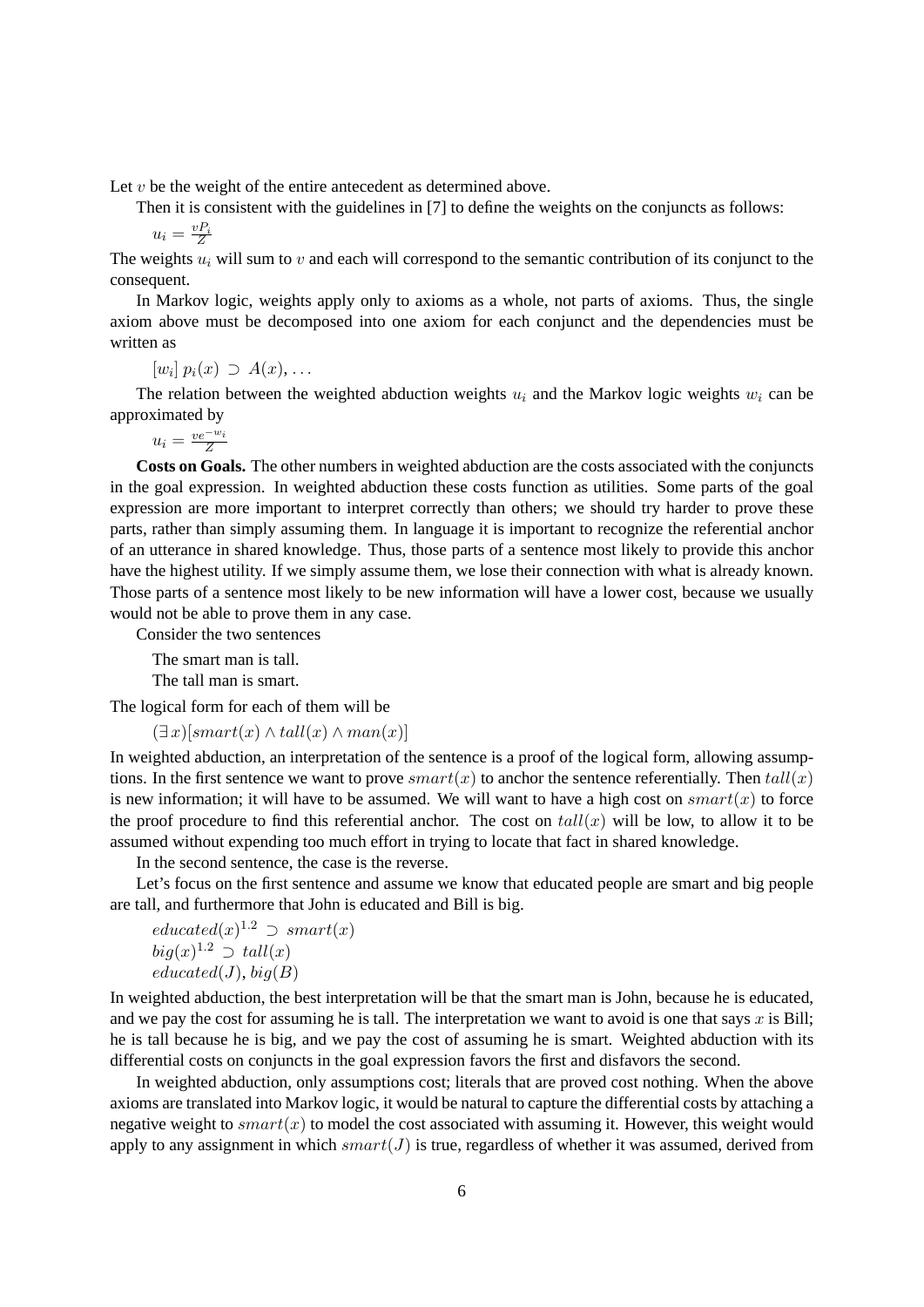an assumed fact, or derived from a known fact. A potential solution might be to attach the negative weight to AssumeSmart(x). But the first axiom above allows us to bypass the negative weight on smart(x). We can hypothesize that x is Bill, pay a low cost on  $AssumeEdward(B)$ , derive smart $(B)$ , and get the wrong assignment. Thus it is not enough to attach a negative weight to high-cost conjuncts in the goal expression. This negative weight would have to be passed back through the whole knowledge base, making the complexity of setting the weights at problem time in the MLN knowledge base equal to the complexity of running the inference problem.

An alternative solution, which avoids this problem when the forward inferences are exact, is to use a set of predicates that express knowing a fact without any assumptions. In the current example, we would add  $Ksmart(x)$  for knowing that an entity is smart. The facts asserted in the data base are now  $Keducated(J)$  and  $Kbig(B)$ . For each hard axiom involving non-K predicates, we have a corresponding axiom that expresses the relation between the  $K$ -predicates, and we have a soft axiom allowing us to cross the border between the K predicates and their non-K counterparts.

 $Keduced(x) \supset Ksmart(x), \ldots$  $[w]$  Ksmart $(x) \supset$  smart $(x)$ , ...

Here the positive weight  $w$  attached is chosen to counteract the negative weight we would attach to  $smart(x)$  to reflect the high cost of assuming it.

This removes the weight associated with assuming  $smart(x)$  regardless of the inference path that leads to knowing  $smart(x)$  (*KSmart(x)*)). Further, this translation takes linear time in the size of the goal expression to compute, since we do not need to know the equivalent weighted abduction cost assigned to the possible antecedents of  $smart(x)$ .

If the initial facts do not include  $KEduced(B)$  and instead  $calculated(B)$  must be assumed, then the negative weight associated with  $smart(B)$  is still present. In this solution, there is no danger that the inference process can by-pass the cost of assuming  $smart(B)$ , since it is attached to the required predicate and can only be removed by inferring  $KSmart(B)$ .

Finally, there is a tendency in Markov logic networks for assignments of high probability for propositions for which there is no evidence one way or the other. To suppress this, we associate a small negative weight with every predicate. In practice, it has turned out that a weight of −1 effectively suppresses this behavior.

#### **4 Experimental Results**

We have tested our approach on a set of fourteen challenge problems from [7] and subsequent papers, designed to exercise the principal features of weighted abduction and show its utility for solving natural language interpretation problems. The knowledge bases used for each of these problems are sparse, consisting of only the axioms required for solving the problems plus a few distractors.

An example of a relatively simple problem is #5 in the table below, resolving "he" in the text

I saw my doctor last week. He told me to get more exercise.

where we are given a knowledge base that says a doctor is a person and a male person is a "he". Solving the problem requires assuming the doctor is male.

 $(\forall x)[dotor(x)^{1.2}] \supset person(x)]$  $(\forall x)[male(x)^{.6} \land person(x)^{.6} \supset he(x)]$ 

The logical form fragment to prove is  $(\exists x)he(x)$ , where we know  $doctor(D)$ .

A problem of intermediate difficulty (#7) is resolving the three lexical ambiguities in the sentence

The plane taxied to the terminal.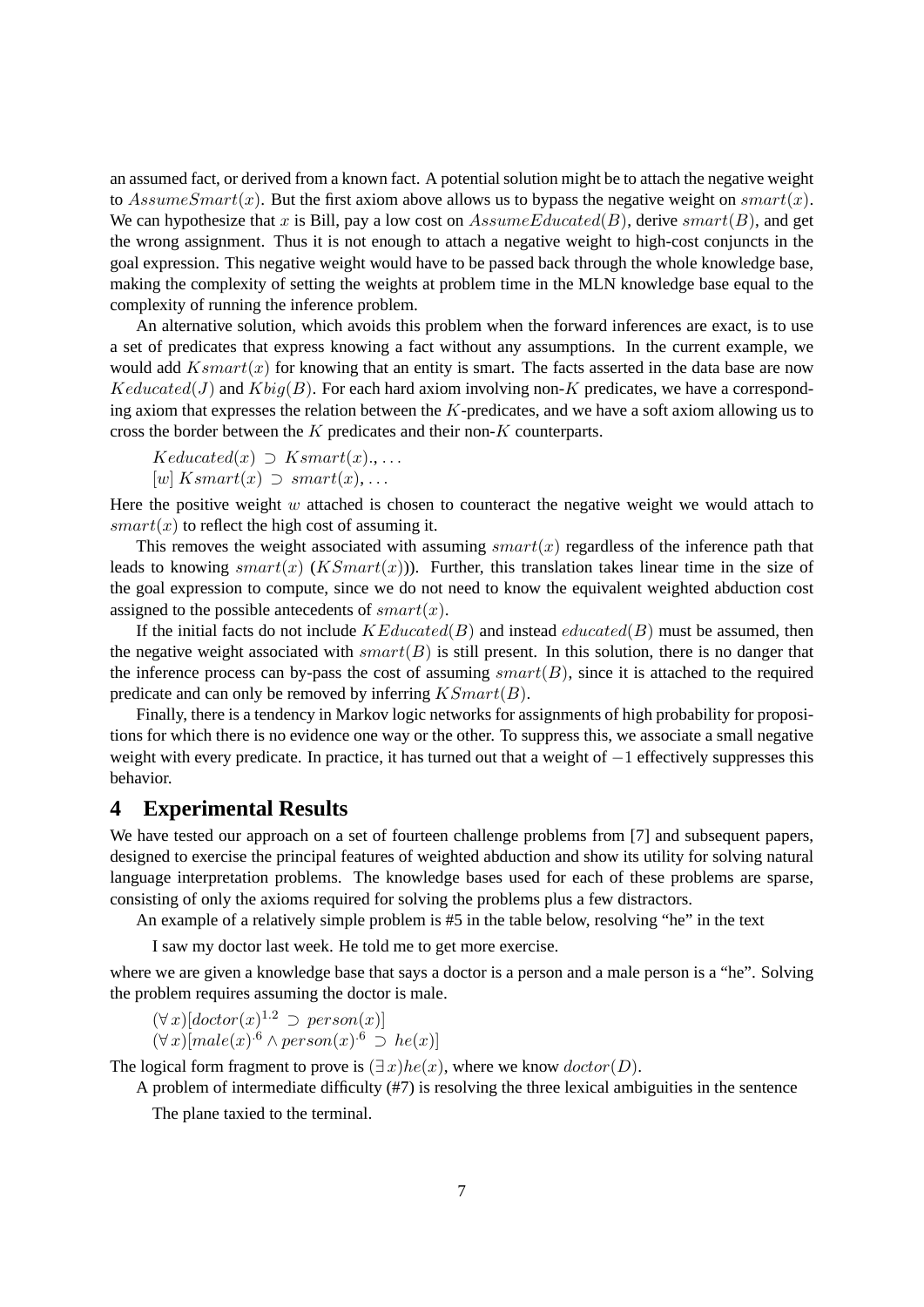where we are given a knowledge base saying that airplanes and wood smoothers are planes, planes moving on the ground and people taking taxis are both described as "taxiing", and computer terminals and airport terminals are both terminals.

An example of a difficult problem is #12, finding the coherence relation, thereby resolving the pronoun "they", between the sentences

The police prohibited the women from demonstrating. They feared violence.

The axioms specify relations between fearing, not wanting, and prohibiting, as well as the defeasible transitivity of causality and the fact that a causal relation between sentences makes the discourse coherent.

The weights in the axioms were mostly distributed evenly across the conjuncts in the antecedents and summed to 1.2.

For each of these problems, we compare the performance of the method described here with a manually constructed gold standard and also with a method based on Kate and Mooney's (KM) approach. In this method, weights were assigned to the reversed clauses based on the negative log of the sum of weights in the original clause. This approach does not capture different weights for different antecedents of the same rule, and so has less fidelity to weighted abduction than our approach. In each case, we used Alchemy's probabilistic inference to determine the most probable explanation (MPE) [12].

In some of the problems the system should make more than one assumption, so there are 22 assumptions in total over all 14 problems in the gold standard. Using our method, 18 of the assumptions were found, while 15 were found using the KM method. Table 1 shows the number of correct assumptions found and the running time for the two approaches for each problem. Our method in particular provides good coverage, with a recall of over 80% of the assumptions made in the gold standard. It has a shorter running time overall, approximately 5.3 seconds versus 8.7 seconds for the reversal method. This is largely due to one problem in the test set, problem #9, where the running time for the KM method is relatively high because the technique finds a less sparse network, leading to larger cliques. There were two problems in the test set that neither approach could solve. One of these contains predicates that have a large number of arguments, leading to large clique sizes.

### **5 Current and Future Directions**

In other work [11] we are experimenting with using weighted abduction with a knowledge base with tens of thousands of axioms derived from FrameNet for solving problems in recognizing textual entailment (RTE2) from the Pascal dataset [1]. For a direct comparison between standard weighted abduction and the Markov logic approach described here, we are also experimenting with using the latter on the same task with the same knowledge base.

For each text-hypothesis pair, the sentences are parsed and a logical form is produced. The output for the first sentence forms the specific knowledge the system has while the output for the second sentence is used as the target to be explained. If the cost of the best explanation is below a threshold we take the target sentence to be true given the initial information.

It is a major challenge to scale our approach to handle all the problems from the RTE2 development and test sets. We are not yet able to address the most complex of these using inference in Markov logic networks. However, we have devised a number of pre-processing steps to reduce the complexity of the resultant network, which significantly increase the number of problems that are tractable.

The FrameNet knowledge base contains a large number of axioms with general coverage. For any individual entailment problem, most of them are irrelevant and can be removed after a simple graphical analysis. We are able to remove more irrelevant axioms and predicates with an iterative approach that in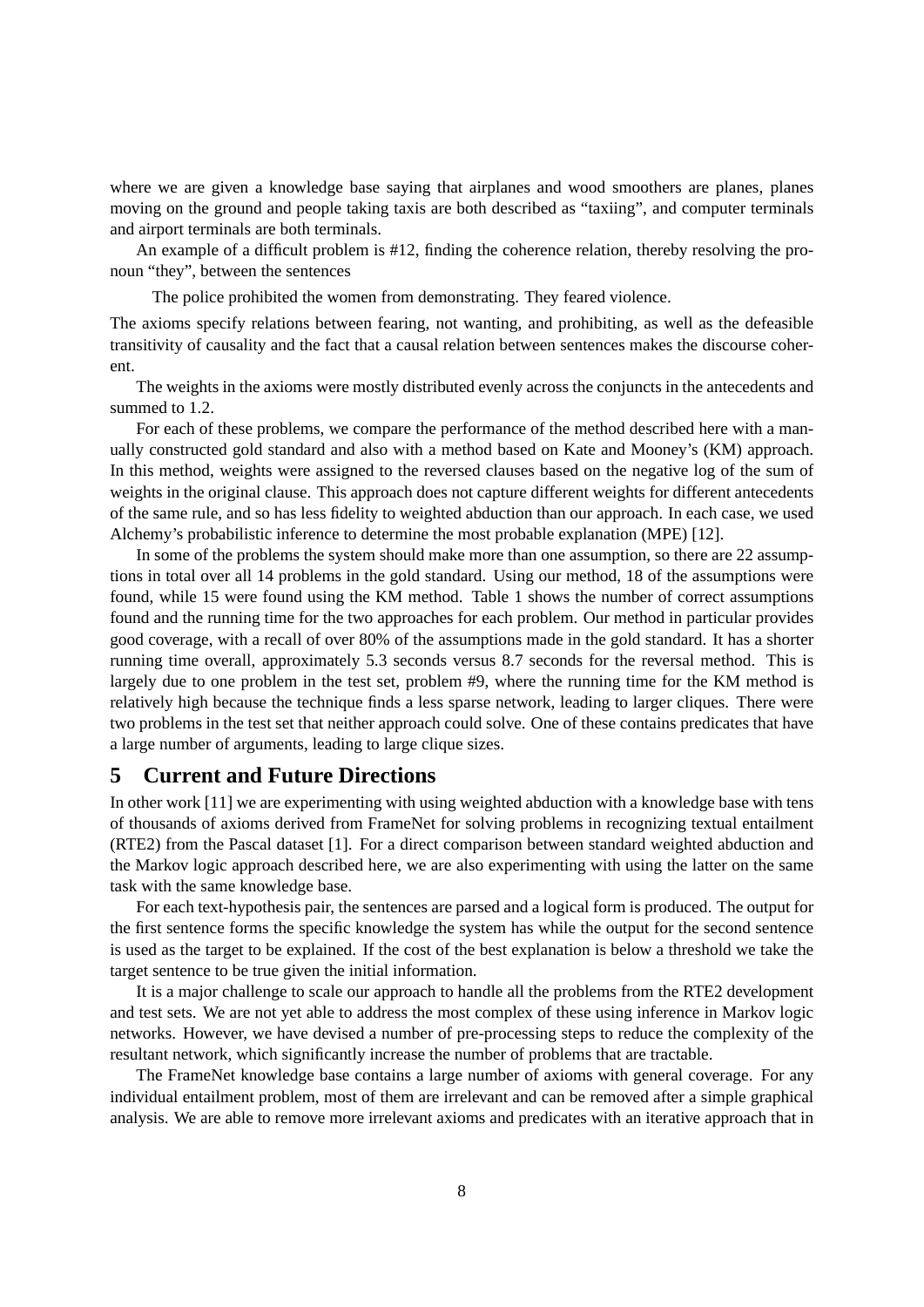|                | Our Method     |         | <b>KM</b> Method |         | Gold          |
|----------------|----------------|---------|------------------|---------|---------------|
| Problem        | score          | seconds | score            | seconds | standard      |
| 1              | 3              | 300     | 3                | 16      | 3             |
| $\overline{2}$ | 1              | 250     |                  | 265     |               |
| 3              | 1              | 234     |                  | 266     |               |
| $\overline{4}$ | $\overline{c}$ | 234     | $\overline{2}$   | 203     | 2             |
| 5              | 1              | 218     | 1                | 218     | 1             |
| 6              | 1              | 218     | 0                | 265     |               |
| 7              | 3              | 300     | 3                | 218     | 3             |
| 8              | 1              | 200     |                  | 250     | 1             |
| 9              | 2              | 421     | 0                | 5000    |               |
| 10             | 1              | 2500    | 1                | 1500    | $\frac{2}{3}$ |
| 11             | 0              |         | $\theta$         |         |               |
| 12             | 0              |         | 0                |         |               |
| 13             | 1              | 250     |                  | 250     |               |
| 14             | 1              | 219     | 1                | 219     |               |
| Total          | 18             | 5344    | 15               | 8670    | 22            |

Table 1: Performance on each problem in our test set, comparing two encodings of weighted abduction into Markov logic networks and a gold standard.

each iteration both drops axioms that are shown to be irrelevant and simplifies remaining axioms in such a way as not to change the probability of entailment.

We also simplify predications by removing unnecessary arguments. The most natural way to convert FrameNet frames to axioms is to treat a frame as a predicate whose arguments are the frame elements for all of its roles. After converting to Markov logic, this results in rules having large numbers of existentially quantified variables in the consequent. This can lead to a combinatorial explosion in the number of possible ground rules. Many of the variables in the frame predicate are for general use and can be pruned in the particular entailment. Our approach essentially creates abstractions of the original predicates that preserve all the information that is relevant to the current problem but greatly reduces the number of ground instances to consider.

Before implementing these pre-processing steps, only two or three problems could be run to completion on a Macbook Pro with 8 gigabytes of RAM. After making them, 28 of the initial 100 problems could be run to completion.

Work on this effort continues.

### **6 Summary**

Weighted abduction is a logical reasoning framework that has been successfully applied to solve a number of interesting and important problems in computational natural-language semantics ranging from word sense disambiguation to coreference resolution. However, its method for representing and combining assumption costs to determine the most preferred explanation is ad hoc and without a firm theoretical foundation. Markov Logic is a recently developed formalism for combining first-order logic with probabilistic graphical models that has a well-defined formal semantics in terms of specifying a probability distribution over possible worlds. This paper has presented a method for mapping weighted abduction